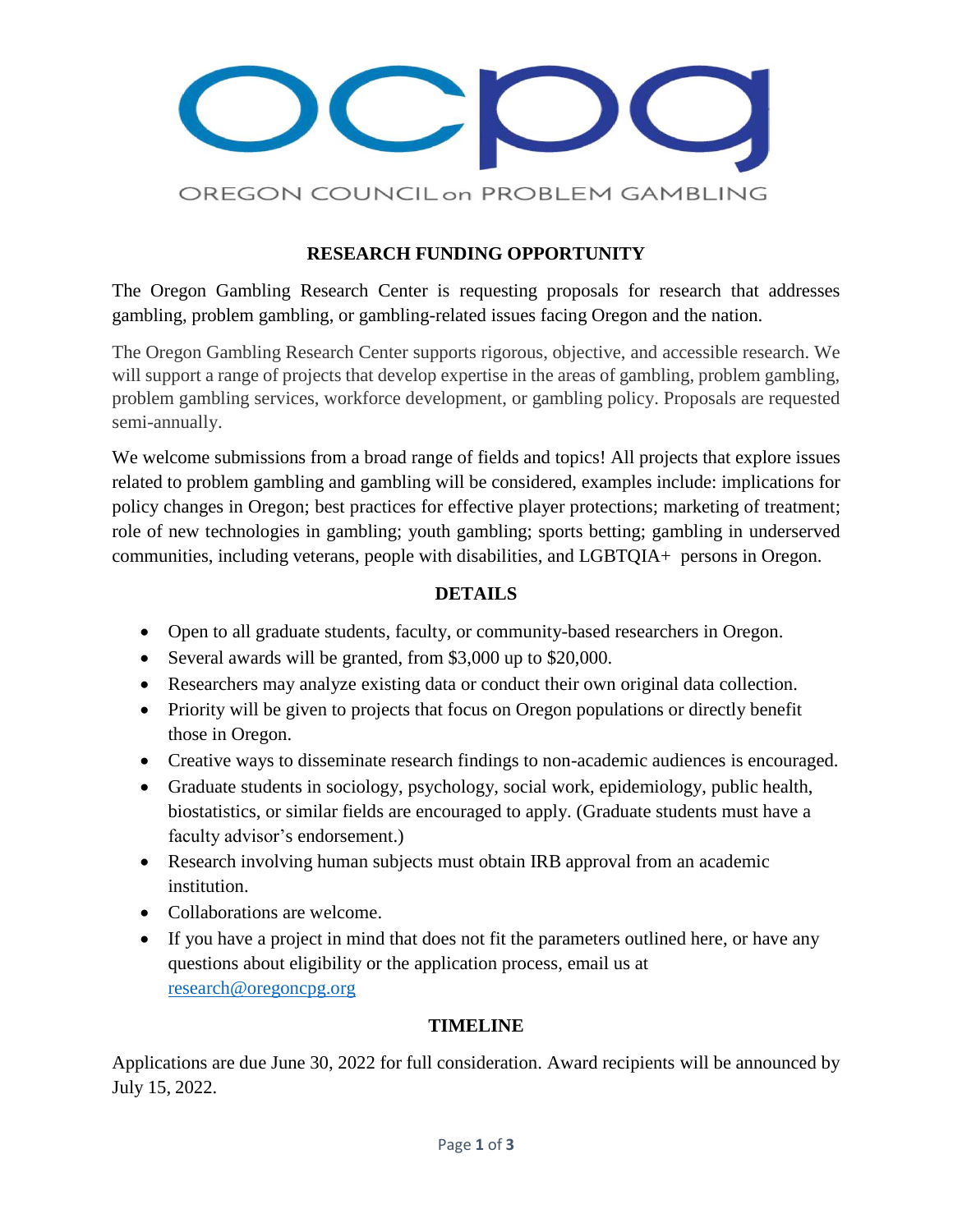# OREGON COUNCIL on PROBLEM GAMBLING

### **HOW TO APPLY FOR PROBLEM GAMBLING RESEARCH FUNDS**

Applicants should prepare a proposal addressing the following questions:

- 1. Name, affiliation, contact information, and role in proposed research. (If working collaboratively, list details for each researcher).
- 2. Award amount requested (\$3,000 up to \$20,000), and budget justification. Budget should be reasonable, detailed, and amounts should support project goals. Reviewers may request modifications, depending on the size and scope of the project and available funding. (see attached budget template for allowable items).
- 3. What research question(s) will you address and brief background on your topic ( $\leq 500$  words).
- 4. What potential contributions will this study make to the fields of problem gambling treatment, prevention, policy, and/or awareness? How will your findings benefit people in Oregon?
- 5. What is your proposed study design? (Submissions should emphasize how the project will be executed, including a detailed strategy on any research methodology and research plans)
- 6. Human Subjects Research: if you are conducting primary research with human subjects (including both exempt and full review formats), your submission should outline how human subject reviews will be undertaken with an appropriate institutional review board.
- 7. The anticipated timeline for the project, including start and completion dates.
- 8. How will your research findings be communicated? (I.e. deliverables: conferences, white papers, academic journal publications, posters, trainings, social media, advocacy, etc.)
- 9. How does this research project fit with your academic and career goals?

Other important information:

- Please number your responses to each question or include the question in your proposal.
- For graduate students: In lieu of a recommendation letter, when submitting your proposal, cc your advisor in the email and include the following statement in the body of the email: "My advisor (advisor's name, institutional affiliation, email address) has read this proposal and views this as an appropriate project for me."
- Submit completed applications as an attached pdf or word document t[o research@oregoncpg.org](mailto:research@oregoncpg.org) by **June 15, 2022 for full consideration**. Proposals will be de-identified and blind-reviewed by committee using attached scoring rubric.